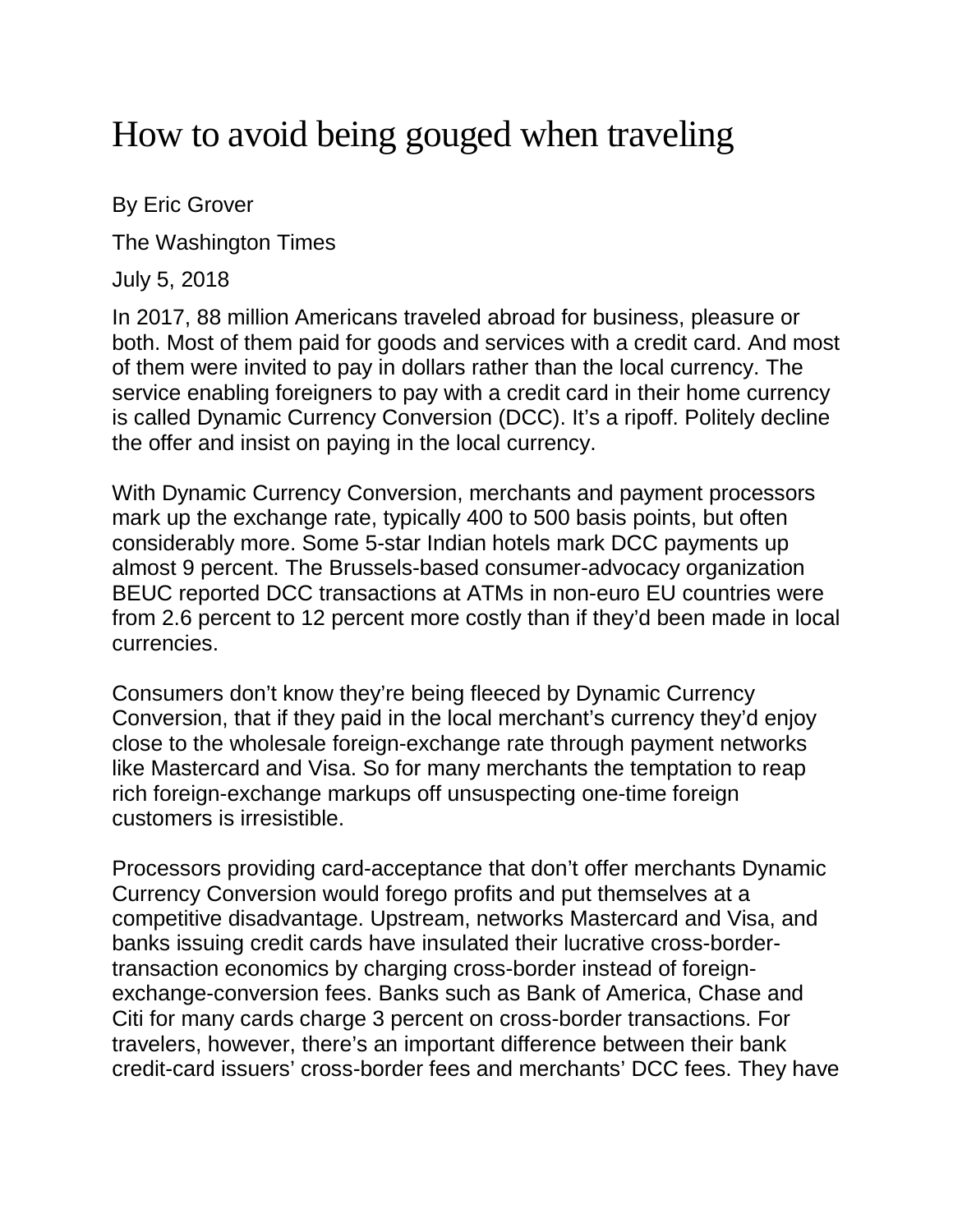a considered opportunity to avoid them. Issuers' cross-border fees are disclosed. Many issuers offer credit cards with no cross-border fees.

Nobody in the payments industry would recommend a friend or relative use Dynamic Currency Conversion.

In 2011, Visa attempted to ban new Dynamic Currency Conversion programs. But the Australian Competition and Consumer Commission objected, charging it with suppressing foreign-exchange competition at the point of sale, such as it was. In 2015 a federal court fined Visa \$18 million. Visa scrapped its ban and introduced a 40-basis-point penalty fee on DCC transactions, which boosted its cross-border-transaction yield but was woefully insufficient to deter merchants from promoting Dynamic Currency Conversion.

Justice Louis Brandeis hailed sunlight as the best disinfectant. That's eminently true with foreign-exchange-conversion services at the point of sale and ATMs. Global networks Mastercard and Visa could mandate full disclosure of relevant foreign-exchange costs at the point of sale before their cardholders abroad decided whether to pay in their native or the local currency.

Those offering Dynamic Currency Conversion would have to disclose sideby-side the foreign-exchange costs and rates of paying in the cardholder's home currency (DCC) and the costs and rates of paying in the local currency using the payment networks' foreign-exchange service, at roughly the wholesale rate. That would protect consumers. Few consumers, if any, would knowingly pay 5 percent or 10 percent extra for the comfort of immediately seeing payments in their native currency.

Politicians and regulators haven't been interested in Dynamic Currency Conversion because it's foreigners being gouged and national merchants and processors profiting, and their citizens aren't aware they've been shafted by DCC. The supranational European Commission is the exception. There are 11 currencies in the EU. Plenty of its consumers are fleeced by DCC by EU merchants.

On March 28, 2018, the European commission proposed requiring meaningful Dynamic Currency Conversion disclosures. If its proposal is enacted into law by the European Parliament and European Council, it